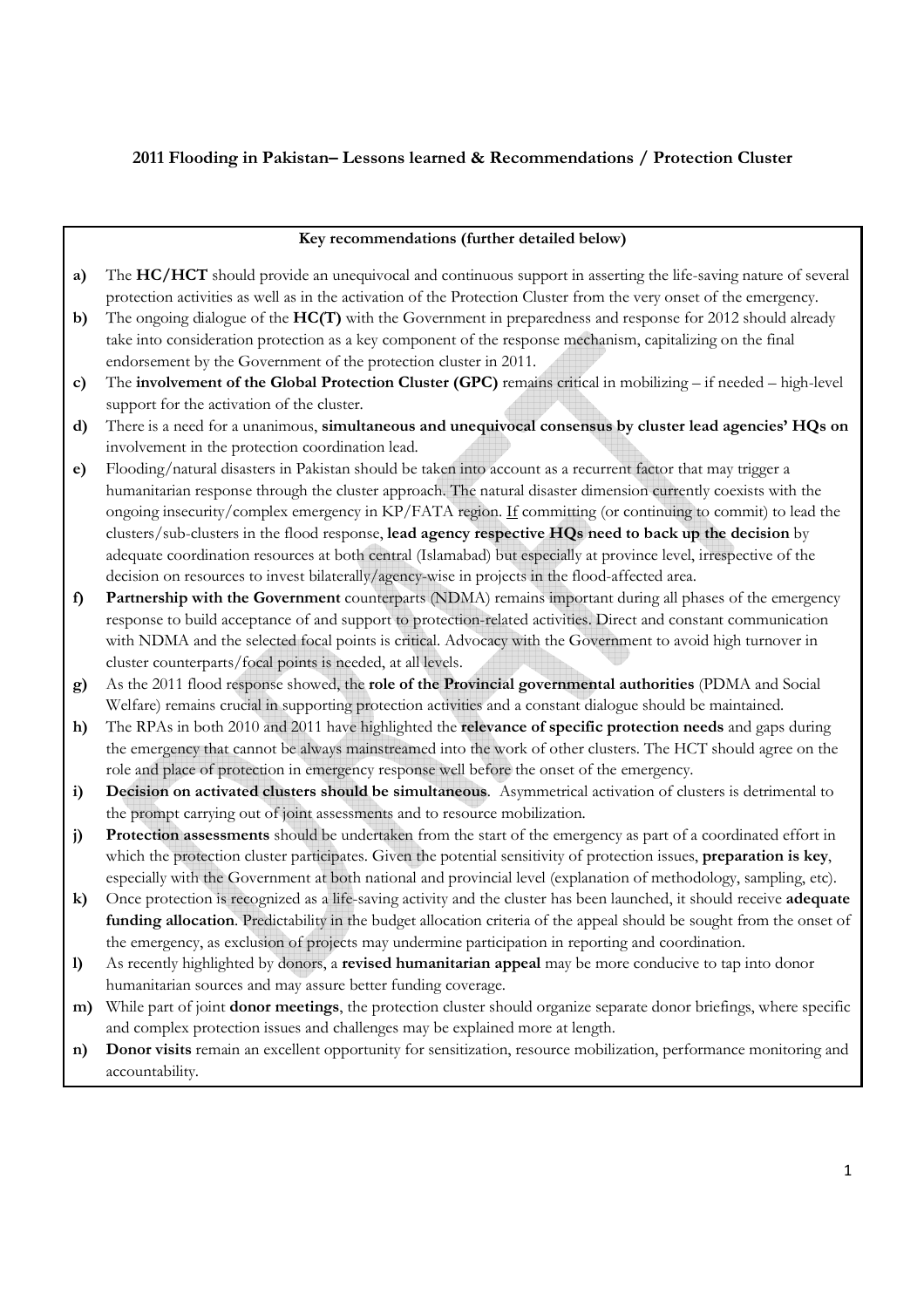## A. Leadership

## 1. HCT role

- 1.1.The HCT should provide an unequivocal and continuous support in asserting the life-saving nature of several protection activities as well as in the activation of the Protection Cluster from the very onset of the crisis. The HCT is crucial in defending the agreed position in case of Government's opposition. As a last resort, this support should be also promptly voiced by the HC/HCT to the ERC (with the support of the Global Protection Cluster).
- 1.2. More advocacy to is be done by the protection clusters' leads with the HC(T) to reach a consensus on the lifesaving nature of protection activities, building on existing humanitarian Guidelines and practice (ref. "CERF Life") Saving Criteria", January 2010; "Application of the CERF Life-Saving Guidelines", September 2011).
- 1.3. Given the likely recurrence of natural disasters in Pakistan, the ongoing dialogue of the HC(T) with the Government in preparedness and response for 2012 should already take into consideration protection as a key component of the response mechanism, capitalizing on the Government final endorsement of the protection cluster in 2011.

## 2. HQ support and involvement

- 2.1. The involvement of the Global Protection Cluster (GPC) remains critical in mobilizing if needed high-level support for the activation of the cluster, including through channels to the ERC.
- 2.2. Flooding/natural disasters in Pakistan triggering a humanitarian response through the cluster approach should be taken into account as a recurrent factor. This dimension currently coexists with the ongoing insecurity/complex emergency dimension in KP/FATA region. If committing (or continuing to commit) to lead the clusters/subclusters in the flood response, protection cluster leads/ sub-cluster leads (CL/SCL) should commit to expectations and requirements as CL/SCL coordinator. The respective HQs need to back up the decision by adequate coordination resources to guarantee coverage at both central (Islamabad) but especially at province level, irrespective of the decision on the resources to invest bilaterally in projects (as an agency).
- 2.3. There is a need for a unanimous, simultaneous and unequivocal consensus by cluster lead agencies' HQs on a) whether to support the activation of the protection cluster in the event of a new flood in Pakistan; and b) which agency should take the lead role in protection coordination, including in the field, (considering also the contextual presence of conflict-induced displacement in KP/FATA). It would be important that any decision/confirmation of coordination commitment be signaled already in advance, before the emergency strikes.
- 2.4. As preparedness is a key stage in the response to natural disasters, CL/SCL should reflect on the implication of reducing their presence in the field as soon as the emergency relief phase is over. Many longer-term protection gaps which become critical in affecting the response (e.g. documentation, land & property issues, and capacity building of local authorities on protection) have an early recovery component. Continuity in the dialogue with the government is also essential, including in building capacity to ensure an exit strategy.

## B. Partnerships [especially with Government]

- 1. Partnership with the Government counterparts (NDMA) remains important during all phases to build acceptance of and support to protection-related activities. Direct and constant communication with NDMA/PDMA is critical and should be cultivated through:
	- Dialogue, sensitization and advocacy to "demystify" protection (e.g. one-time presentation on Protection and on the Protection Cluster for the Chairman of NDMA scheduled for March 2012, )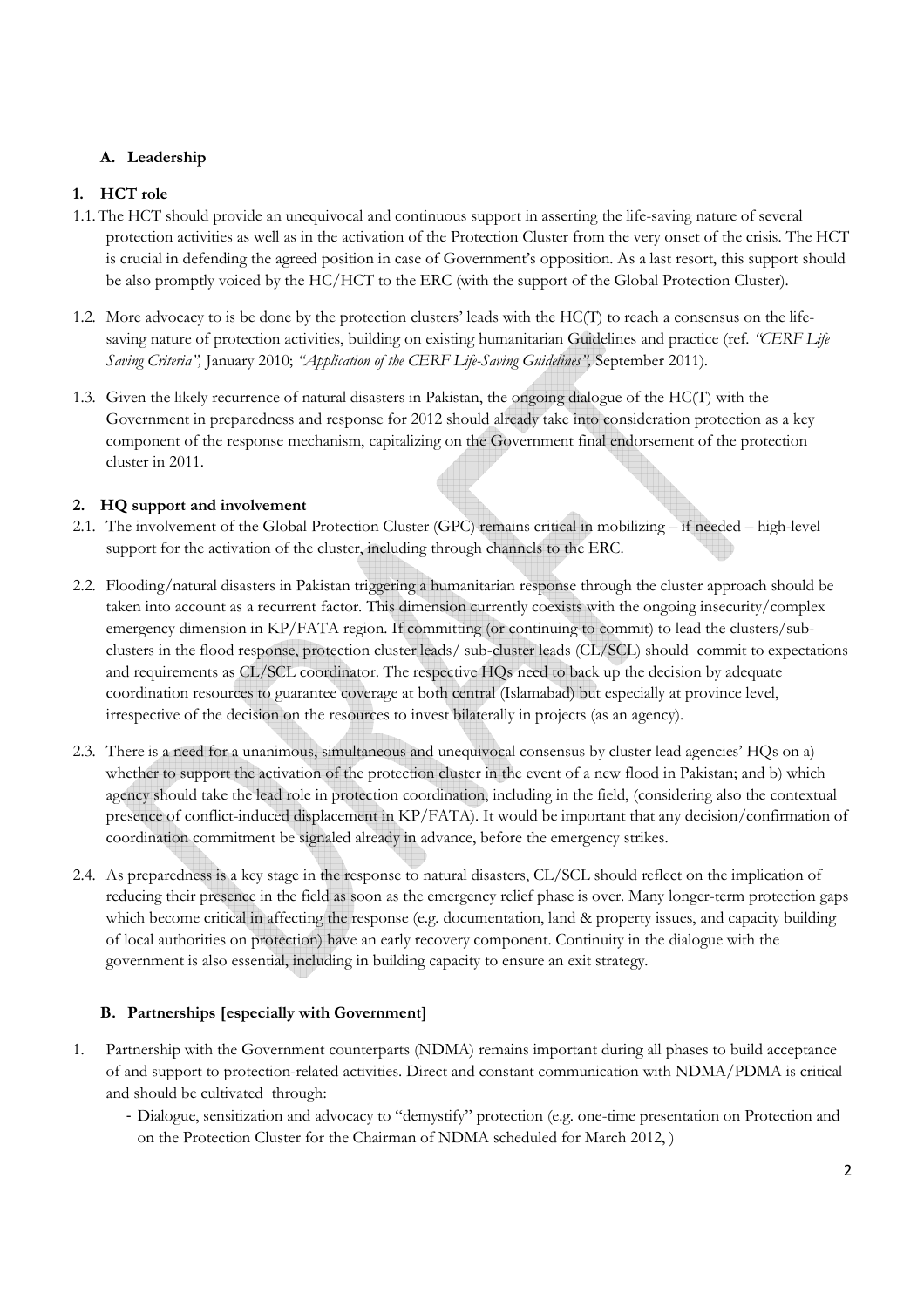- encouraging the maintenance of NDMA/PDMA focal points for the protection cluster from the "Gender and Child Cell" both at central and provincial level and advocate for continuity of staff
- 2. The role of the NDMA and PDMA as co-lead in the PC Working Groups and the participation in all other Subcluster WG is important to ensure liaison and facilitation in the dialogue with the government.
- 3. Consideration should be given by the protection cluster as of whether the "Child and Gender cell" adequately covers all the realm of emergency and early recovery protection issues (e.g. documentation, property rights) that have a clear impact during the relief efforts as well as in the return/durable solution processes.
- 4. The role of the Provincial governmental authorities (PDMA) remains crucial. The 2011 flood response showed that the support to protection activities provided by the Provincial authorities was critical in eventually endorsing the findings of the Rapid Protection Assessments and sensitizing the Government/NDMA at central level on the importance of implementing dedicated protection activities, aside mainstreaming protection in the work of other clusters (which remain essential).

## C. Coordination structure & mechanism

## 1. ICCM

- 1.1.Inter-cluster coordination remains essential to adequately mainstream protection in the work of the other clusters. The ICCM is a key mechanism in this respect.
- 1.2.Through the presence of the Government (NDMA/PDMA), the ICCM should remain the main discussion forum on the overall emergency response, also to avoid the proliferation of cumbersome bilateral reporting mechanisms between clusters-NDMA.
- 1.3.At Provincial level, the added value of the ICCM is also recognized. However, the availability of predictable and stable human resources in overall coordination was identified as a gap.

#### 2. District level

- 2.1. The role of protection Working Groups/ fora and other sub-cluster fora/referral mechanisms (e.g. CP and SGBV) at District level, largely convened by national authorities (e.g. Ministry for Social Welfare), needs to receive adequate support and be monitored from the provincial level.
- 2.2. Contingency planning for 2011 was more focused on capacitating 2010 flood affected areas. 2011 floods came as a result of rains thus most of the affected districts were completely new and had not been involved in the contingency planning. Wider coverage of contingency planning exercises may need to be ensured.

## D. Clusters [ activation; roll out; permanency  $\rightarrow$  refer also to the comments under LEADERSHIP]

1.1. The RPAs in both 2010 and 2011 have highlighted the relevance of specific protection needs and gaps during the emergency that cannot be always mainstreamed into the work of other clusters (e.g. documentation and legal advice, family tracing and reunification, GBV, dedicated monitoring to identify the most vulnerable segments in the community at risk of exclusion). With these elements, the HCT should agree on the role and place of protection in emergency response well before the onset of the emergency and as part of the preparedness phase.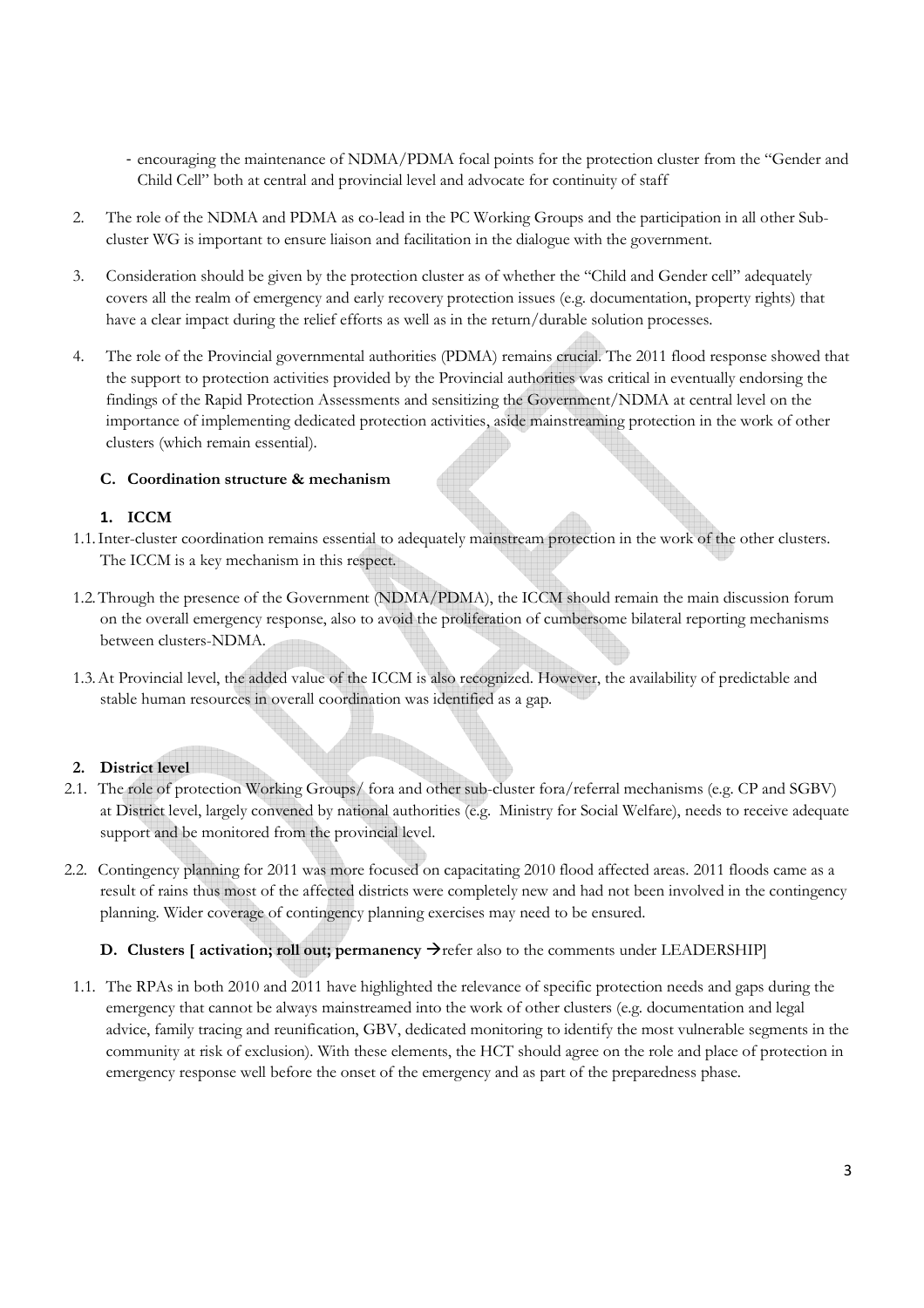1.2. Asymmetrical activation of clusters is detrimental to the prompt carrying out of joint assessment and to resource mobilization. Considering the likely recurrence of natural disasters in Pakistan, protection should become a cluster regularly activated.

#### E. Assessments

- 1.1. Based on the approval of the RPA form and related SOPs by the NDMA assessment committee in August 2011, Protection elements should be part of initial Rapid Needs Assessments. Clarity from the onset should facilitate the prompt mobilization of the resources at provincial level (training/sensitization activities including for authorities; presence and refresher training of enumerators etc.).
- 1.2. The systematic inclusion of the protection cluster in the coordination structure responsible for organizing the RA, as well as future Joint Assessments, would add predictability in the work plan of the cluster/ sub-clusters and would ensure adequate support to protection from the Assessment Survey Committee in terms of human and material resources, logistics and security arrangements.
- 1.3. In line with standard practices in natural disasters 1 , the presence of the Government throughout the preparation and the conduction of the RA and the MNA may be useful to avoid criticism on methodologies and approaches (e.g. questions on perceived security/insecurity etc.) leading to denial of findings in the aftermath of the assessment or request to "sugar coat" the protection findings. This should be balanced with the fact that the presence of the Government may discourage the provision of reliable information on sensitive protection issues by the consulted population.
- 1.4. At provincial level, a better consultation needs to take place with cluster partners and especially with the Government before the issuing of the assessment results.
- 1.5. The HC/HCT should support the protection cluster in the dialogue with the Government on the assessment findings, especially on the identified protection gaps (i.e. exclusion, discrimination, other human rights violations).
- 1.6. The protection cluster should ensure preparedness by maintaining the rosters in the field to be able to quickly mobilize already trained human resources.
- 1.7. Adequate gender balance in the assessment teams should be ensured and promoted with the other clusters.
- 1.8. IMOs should be regarded as a critical resource for the protection cluster/ sub-clusters, especially considering the inherent complexity of protection assessments and indicators. Needs assessment expert dedicated to the cluster may need to be mobilized also using existing support resources (e.g. CASPAR).
- 1.9. Dedicated/thematic protection monitoring and assessments should be repeated during the course of the year.
- 1.10.Based on the concrete results of the child-protection sub-cluster, the protection cluster as a whole should improve its strength to report against indicators, in order to validate the quantitative aspects of its work, which are often objected ("protection by numbers").

## F. Communication

 $\overline{a}$ 

<sup>1</sup> Operational Guidance for Coordinated Assessments in Humanitarian Crises